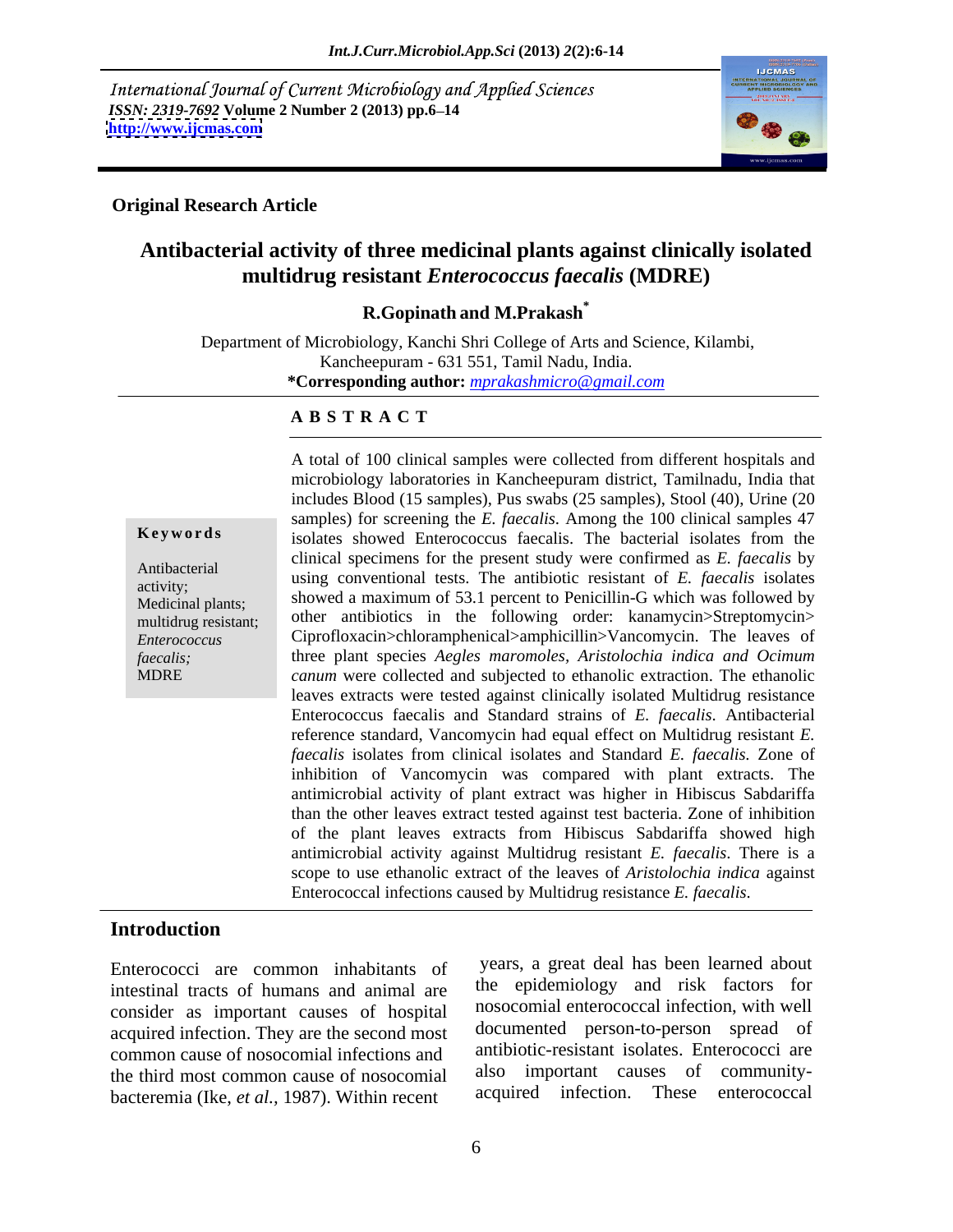infections have been traditionally thought of this study was to characterize the antibiotic as endogenous and arising from the patient's own flora. Microorganisms from isolated from clinical samples. endogenous sources subsequently cause<br>infection by invasion of commensal flora infection by invasion of commensal flora For a long period of time, plants have been a which infect because of some alteration in valuable source of natural products for host defenses. The sources and reservoirs maintaining human health, especially in the that play a role in the resistance to antibiotics of enterococci that are natural therapies. The use of plant community acquired are not known. In compounds for pharmaceutical purposes has earlier studies in all over the world, gradually increased world wide. About 80% community acquisitions of gentamicinresistant enterococci and of glycopeptide-traditional medicine, which has compounds resistant enterococci (GRE), respectively, derived from medicinal plants. Therefore, were documented, suggesting a reservoir in the community. understand their properties, safety and

The search for plants with antimicrobial activity has gained increasing importance in recent years, due to a growing worldwide concern about the alarming increase in the rate of infection by antibiotic-resistant microorganisms. Numerous studies have objective of this research was to evaluate the been conducted with the extracts of various plants, screening antimicrobial activity as well as for the discovery of new strains as well as inditi-ding resistant antimicrobial compounds (Cowan, 1999;  $\frac{64 \times 1000}{\text{samples}}$ Raskin *et al.,* 2002). In many developing countries, about 80% of available therapeutic substances are obtained from **Materials and Methods** medicinal plants. Since the most infectious diseases are of a microbiological origin, with the advent of ever-increasing resistant bacterial strains, there has been a corresponding rise in the universal demand for natural antimicrobial therapeutics.

Enterococci have been known to be resistant to most antibiotics used in clinical practice. multidrug-resistant and vancomycin-<br>resistant enterococci are commonly isolated<br> $\frac{1}{2}$  is the definition of the definition of the definition of the definition of the definition of the definition of the definition of the from humans (Mark *et al.,* 1991), animal sources, aquatic habitats, foods (Giorgio Giraffa, 2002) and agricultural run-off (Rice *et al.,* 1995), which indicates their ability to enter the human food chain. The purpose of

resistance profiles of *Enterococcus* species isolated from clinical samples.

last decade, with more intensive studies for natural therapies. The use of plant gradually increased world wide. About 80% of individuals from developed countries use such plants should be investigated to better efficiency.

Hence, more studies pertaining to the use of plants as therapeutic agents should be emphasized, especially those related to the control of antibiotic resistant microbes. The objective of this research was to evaluate the potential of plant extracts and phytochemicals on standard microorganism strains as well as multi-drug resistant bacteria, which were isolated from clinical samples.

# **Materials and Methods**

### **Sample collection:**

Multidrug-resistant and Vancomycin-<br>samples) specimens of patient were Samples for the study were collected form the patients of different Hospital and Microbiology laboratories at Kancheepuram, TamilNadu, India. Clinical specimens such as burn blood (15 samples), pus swabs (surgical and non-surgical wounds) (25 samples), stool (40 samples), and urine (20 samples) specimens of patient, were collected aseptically by using sterile cotton swabs. Stool and urine specimens were collected by using sterile container. The surface area of wound was sterilized by alcohol soaked cotton, the pus samples were collected with a sterile swab and were kept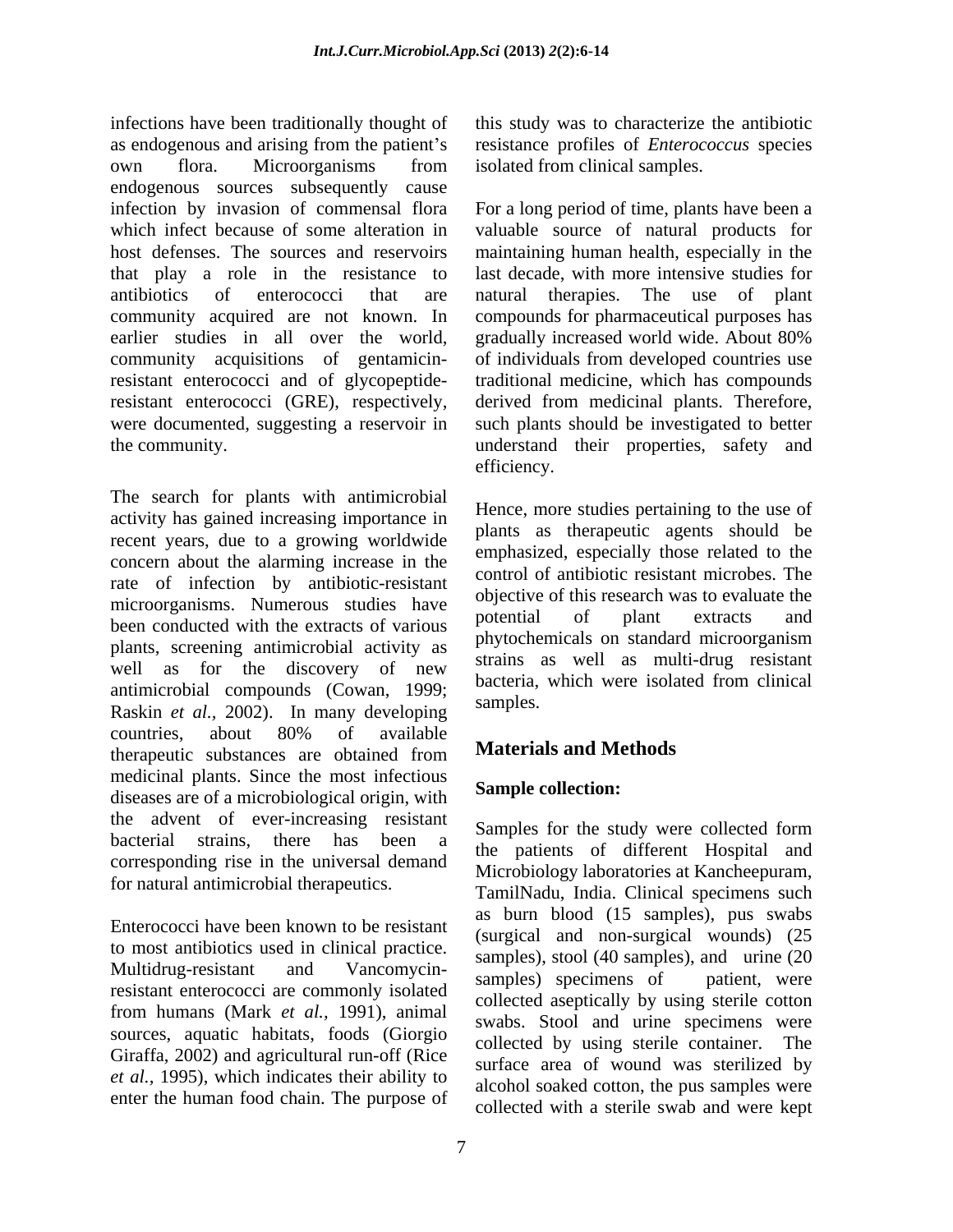The clinical specimens were plated on 5% Antibiotic sensitivity test: sheep blood agar. The specimens were also plated on blood agar and Macconkey agar Antibiotic susceptibility testing of the for the isolation of concomitant organisms clinical isolates along with the quality along with enterococci. Enterococci were control strains were performed using Brain identified on the basis of growth on bile- Heart Infusion agar instead of Muller Hinton esculin medium, gram staining i.e. gram agar by disk diffusion method. Antibiotic positive cocci in pairs and short chains, susceptibility test was conducted by catalase-negative or pseudocatalase positive, adopting Kirby-Bauer disc diffusion method. growth in 6.5% NaCl and at pH 9.6. The cultures were streaked closely with Extensive phenotypic and physiological characterization was carried out by the the plate antibiotics such as Penicillin-G (10 conventional tests devised by Facklam and µg/disc), ampicillin (10 µg/disc), kanamycin Collins (1989). (30 µg/disc), streptomycin (30µg/disc),

Enterococcal strains were further identified up to species level by using conventional physiological tests devised by Facklam and Collins (1989) which are based on carbohydrate fermentation using  $1\%$   $\mathbf{p}_{\text{oscults}}$ carbonydrate remientation using  $1\%$  Results solution of the following sugars: glucose, mannitol, rabinose, raffinose, sorbitol, sucrose, lactose, trehalose and inulin; by pyruvate utilization in 1% pyruvate broth; arginine decarboxylation in Moellers showed positive for *Enterococcus faecalis* decarboxylase broth; hippurate hydroloysis; motility test; detection of pigment in stool samples. The results on percentage production on tryptic soy agar (TSA); gelatin liquefaction; starch hydrolysis using 2% starch and polysaccharide production. Ability to produce enzyme phosphatase by

in Bile esculin medium in order to maintain *Enterococcus* species was also tested using the viability of samples. After collecting phenolphthalein-phosphate agar, haemolysin urine samples in sterile containers,  $1.5\%$  of production was detected in the strains of  $E$ . boric acid was added for controlling the *faecalis* by culturing the isolates on blood overgrowth. Each sample was labeled with agar using 5% human blood. A single the needed particulars such as name, age and colony isolate was inoculated into 5mL chemotherapy if under taken and the sample Todd-Hewitt broth and incubated overnight was brought to laboratory with in 6 hrs.  $\qquad \text{at} \quad 37^{\circ} \quad C \text{ which was then added as an}$ **Bacterial isolation and conventional Pasteur pipette (Albert Manero and Blanch, phenotypic characterization of** 1999). All tests were incubated at 37° C and **Enterococci** read at 24 hours and 7 days. production was detected in the strains of *E.*  inoculum of one drop with the help of Pasteur pipette (Albert Manero and Blanch, 1999). All tests were incubated at 37° <sup>C</sup> and

### **Antibiotic sensitivity test**:

**Identification of species** discs were placed and incubated at 37°C. swab on the medium in the form of lawn. In ciprofloxacin (5µg/disc), vancomycin  $(30\mu$ g) and chloramphenical  $(30 \mu$ g/disc) Following overnight incubation the plates were examined for areas of no growth around the disc (zone of inhibition) (Bauer *et al.,* 1966).

## **Results**

### **Morphology of adult female and male**

Among the 100 clinical samples 47 isolates (Table 2). The highest isolates were obtained of each samples showed positive for *Enterococcus faecalis* isolates was tabulated in Table-3.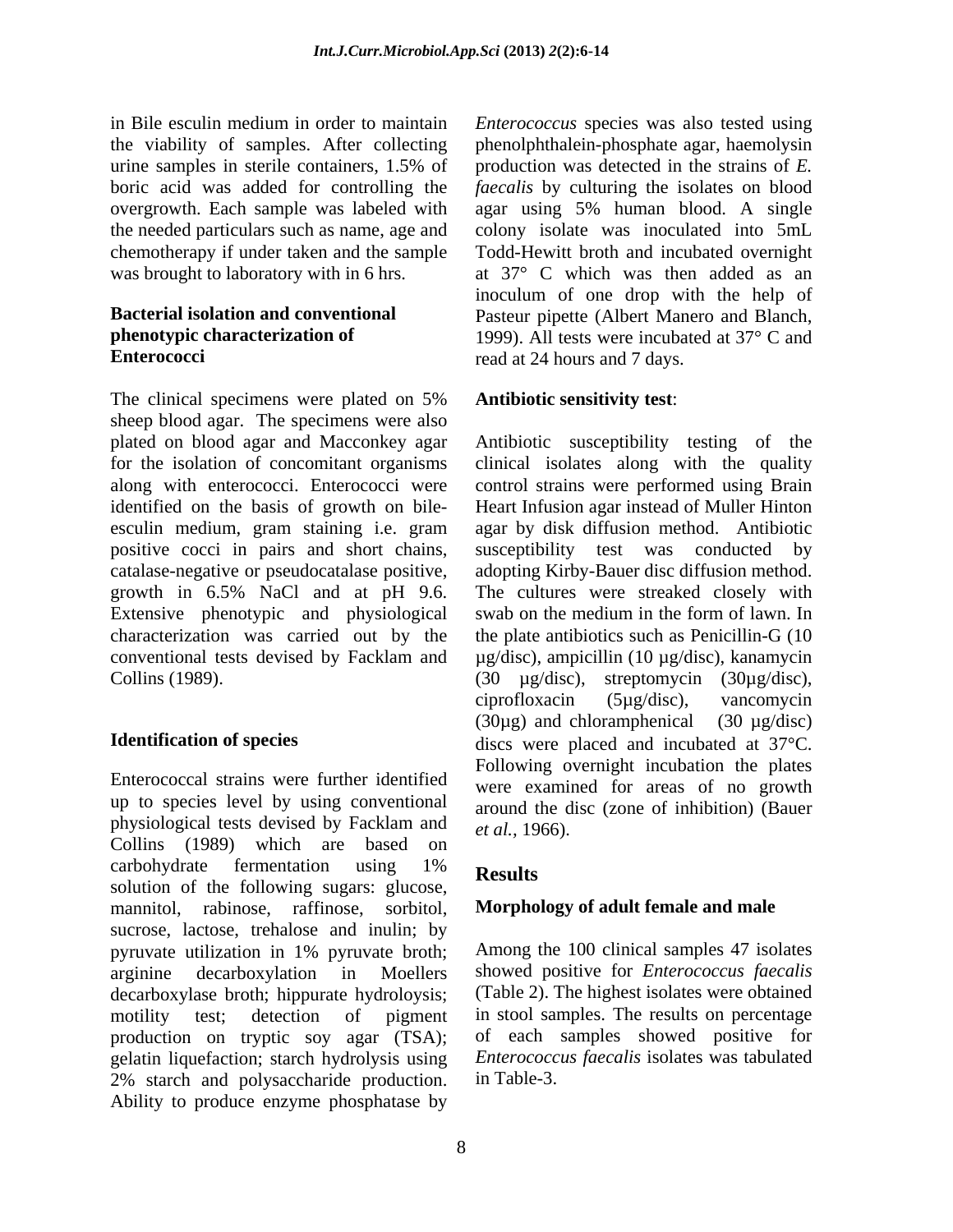| <b>Sl. No.</b> | <b>Phenotypic characteristic test</b>                          | <b>Activity/Observation</b>       |
|----------------|----------------------------------------------------------------|-----------------------------------|
|                | <b>Gram Reaction</b>                                           | Gram positive cocci in clusters   |
|                | Motility                                                       | Non motile                        |
|                | Growth on nutrient agar                                        | Yellow colonies                   |
|                | Growth on blood agar                                           | - hemolysis                       |
|                | Growth on KF Agar                                              | Red colour colonies               |
|                | Growth on Bile Esculin azide agar                              | Black colour formation            |
|                | Growth on Esculin agar                                         | Black colour formation            |
|                | <b>IMViC</b>                                                   |                                   |
|                | (i) Indole                                                     | Negative                          |
|                | (ii) Methyl red                                                | Negative                          |
|                | (iii) Voges-Proskauer                                          | Positive                          |
|                | (iv) Citrate                                                   | Positive                          |
|                | Gelatin liquefaction                                           | Positive                          |
|                | Catalase                                                       | Negative                          |
| 11.            | Oxidase                                                        | Positive                          |
| 12.            | Urease                                                         | Positive                          |
| 13.            | Ariginine dihydrolase                                          | Positive                          |
| 14.            | Growth on pH-9.6                                               | Growth occurs                     |
|                | Growth on Nacl-6.5%                                            | Growth occurs                     |
| 16.            | Phosphatase production (Phenolphthalein  <br>phosphatase agar) | Positive                          |
|                |                                                                | Blue colour zone formation around |
| 17.            | Growth on Starch medium                                        | the colonies                      |
|                |                                                                | Yellow colour colonies due to     |
|                | 18. Growth on Trypticase medium                                | pigment production                |
|                | 19. PYRase test                                                | Positive                          |

**Table.1** Phenotypic characteristics of *Enterococcus faecalis* isolated from clinical samples  $(n=100)$ 

**Table.2.**Total number of *Enterococcus faecalis* isolated from clinical samples

| <b>S.No.</b> | Clinical samples $(n=100)$ | No. of<br><b>Enterococcus</b><br><i>faecalis</i> positive | <b>Percentage of</b><br><b>Enterococcus</b><br>faecalis |
|--------------|----------------------------|-----------------------------------------------------------|---------------------------------------------------------|
|              | Blood (15 samples)         |                                                           | 46.6                                                    |
|              | Pus swabs (25 samples)     | 11                                                        | 43.4                                                    |
|              | Stool (40 samples)         | ∩ 1<br>$\sim$ 1                                           | 60.00                                                   |
|              | Urine (20 samples)         |                                                           | 40.00                                                   |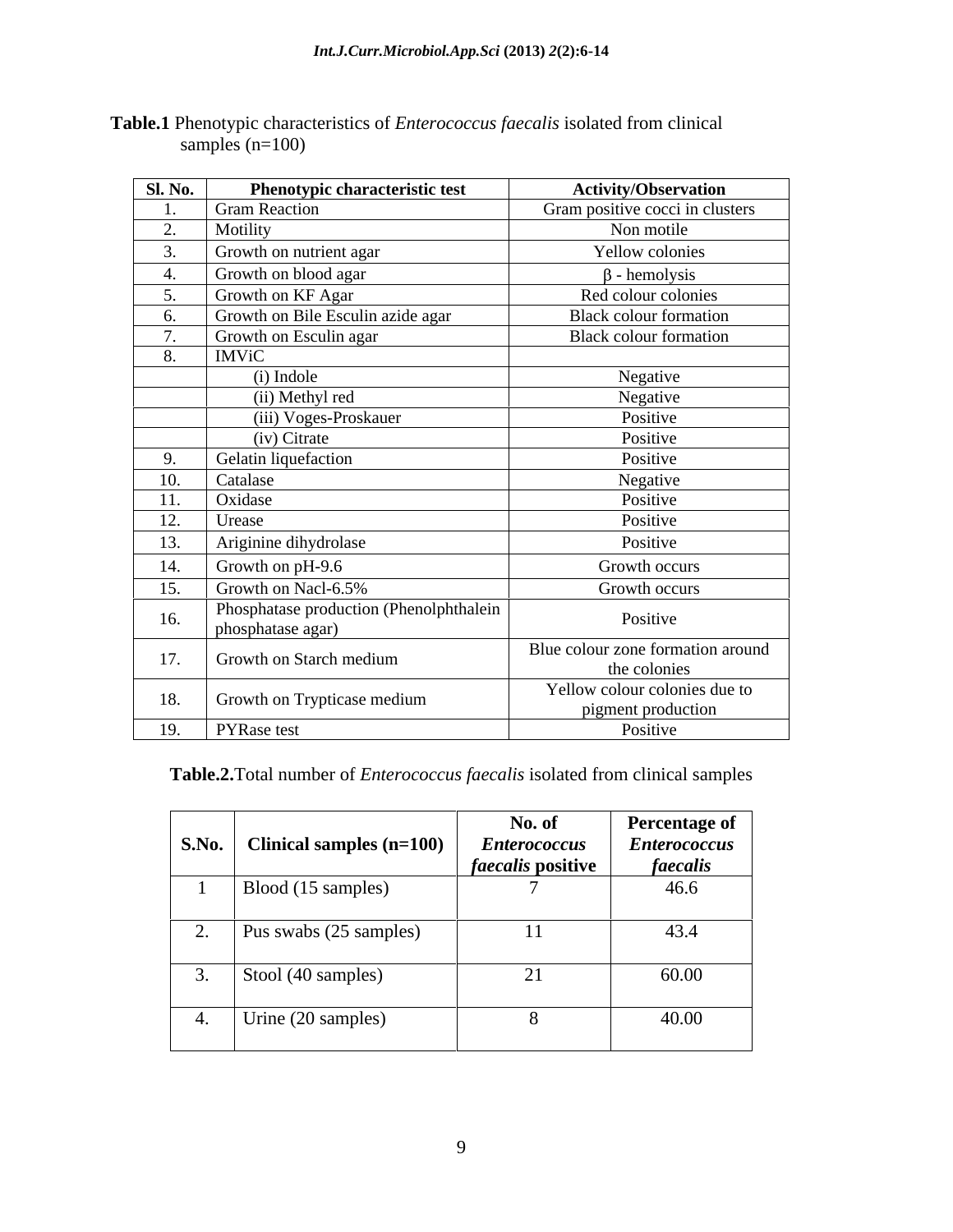|                    | <b>Nature of</b>                             | No. of                                                   |                                   |                           |                     |             | Antibiotics used (% of isolates showing reisitance)                                     |                                   |             |
|--------------------|----------------------------------------------|----------------------------------------------------------|-----------------------------------|---------------------------|---------------------|-------------|-----------------------------------------------------------------------------------------|-----------------------------------|-------------|
|                    | sample(total<br>no. of samples<br>collected) | <i>Enterococcus</i><br><i>faecalis</i> isolates<br>used. | $\overline{\mathbf{P}\mathbf{G}}$ | $\bf CP$                  | $\mid$ KM $\mid$ SM |             | CF                                                                                      | AC                                | $V_{\rm A}$ |
| $\vert$ Blood (15) |                                              |                                                          | 57.1                              | 28.5<br>$\left( 4\right)$ | 42.8                |             | 42.8   57.1   28.5                                                                      |                                   | 42.8        |
|                    | Pus swabs $(25)$                             | 11                                                       | 45.4                              | 36.3                      | 45.4<br>$\cup$      | 54.5        | (4)                                                                                     | $36.3$ 27.2<br>$\left( 5 \right)$ | 27.2<br>(3) |
| Stool $(40)$       |                                              | $\bigcap$ 1<br>$\angle 1$                                | (11)                              | 42.8 57.1<br>(9)          | (11)                | (10)        | $\begin{array}{ c c c c c c c c } \hline &47.6 & 33.3 & 28.5 \hline \end{array}$<br>(7) | (6)                               | 23.8<br>(5) |
| Urine $(20)$       |                                              |                                                          | 62.5                              | 12.5<br>(1)               |                     | $50.0$ 37.5 | (2)                                                                                     | 25.0 37.5 25.0                    | (2)         |

## **Table.3** Antibiotic resistance percentage of *Enterococcus faecalis* isolates from clinical samples  $(n=100)$

The number of resistant isolates in parentheses ( ).

PG- Penicillin-G; CP-Chloramphenicol; KM-Kanamycin; SM-Streptomycin; CF- Ciprofloxacin; AC-Ampicillin; VA-Vancomycin.

| Table.4 Effect<br>Multidrug resistance<br>c extracts of selected plant leaves on<br>of ethanolic |
|--------------------------------------------------------------------------------------------------|
| <i>Enterococcus faecalis</i>                                                                     |

| <b>S.No.</b> | <b>Ethanolic extract of the plant leaves</b> |              | Zone of inhibition in cm |
|--------------|----------------------------------------------|--------------|--------------------------|
|              | www                                          | <b>IMREF</b> | <b>SEF</b>               |
|              | Aegles maromoles                             |              |                          |
|              | Aristolochia indicu                          |              |                          |
|              | Ocimum canum                                 |              |                          |

| st Multidrug resistance <i>Enterococcus faecalis</i> |
|------------------------------------------------------|
|------------------------------------------------------|

(Values are mean of three replicates)

IMREF Clinically isolated Multidrug resistance *Enterococcus faecalis;* SEF - Standard *Enterococcus faecalis*;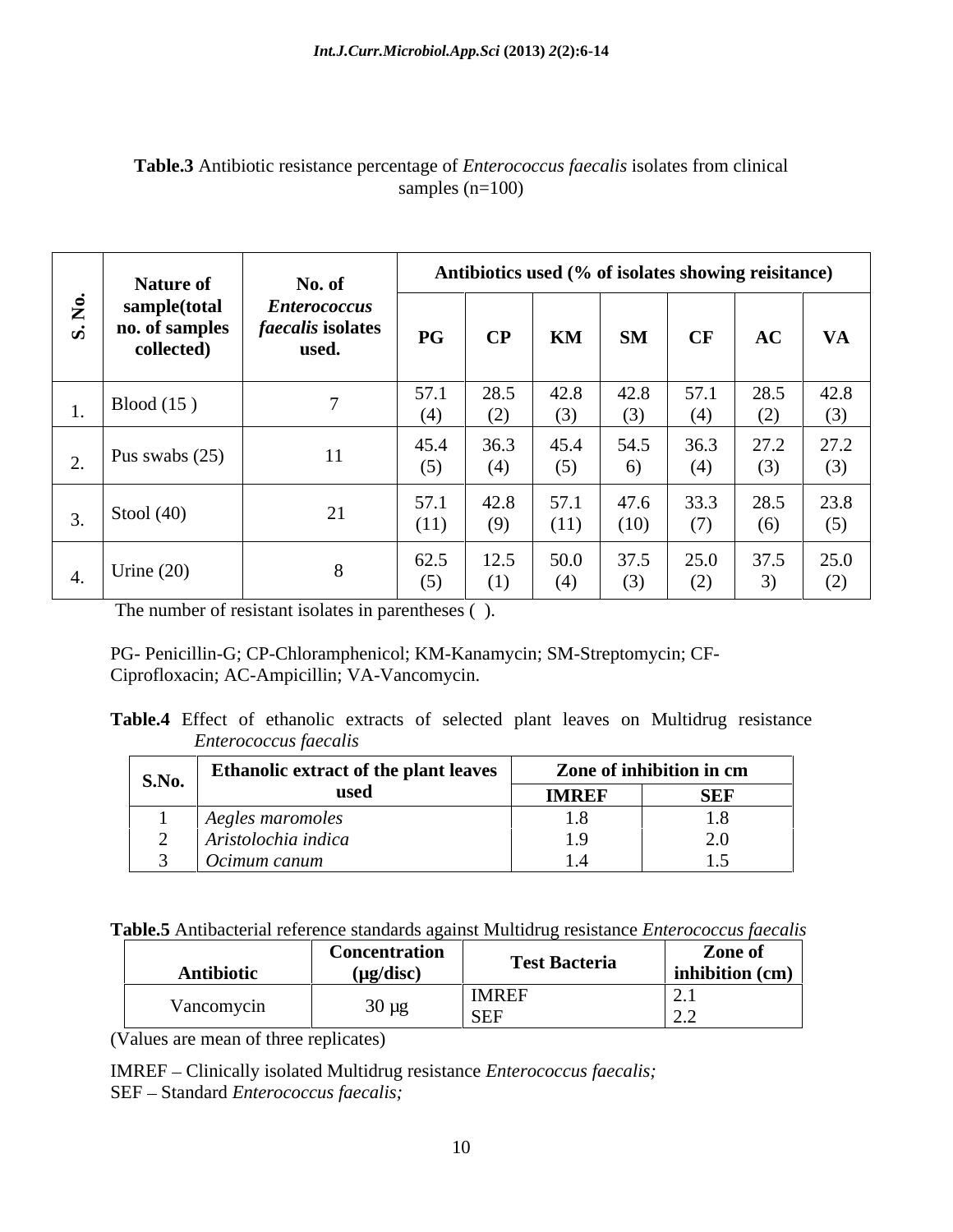The phenotypic characteristics of resistant *Enterococcus faecalis*. Ethanolic *Enterococcus faecalis* isolates from clinical samples are indicated in Tables 1. moderate antimicrobial activity against Preliminary identification of the isolates Multidrug resistant *Enterococcus faecalis* was performed by conventional tests (gram-positive cocci, catalase negative, growth at 45<sup>o</sup>C, growth in 6.5% Na Cl, and vancomycin had equal effect on bile-esculin positive). Additional Multidrug resistant *Enterococcus faecalis*  biochemical tests were performed as previously described to confirm *Enterococcus faecalis* strains (Table.5). speciation, including production of acid in the presence of lactose, mannitol, fructose, **Discussion** glucose, mannose and sucrose.

Out of 100 samples, 47 samples showed highly virulent bacterial pathogens; the presence of *Enterococcus faecalis*. The however, resistance to many antimicrobial antibiotic resistant of *Enterococcus*  drugs complicates the treatment of *faecalis* isolates showed a maximum of enterococcal infections. Acquired 53.1 percent to Penicillin-G which was resistance to high concentrations of followed by other antibiotics in the ampicillin, aminoglycoside, and following order: kanamycin> glycopeptide antibiotics, specifically streptomycin> ciprofloxacin> vancomycin, has exacerbated this problem. chloramphenical>amphicillin>vancomycin

The ethanolic extracts of the plant leaves clinical samples. About 46% (7 isolates includes *Aegles maromoles, Aristolochia*  from blood, 43.4% (11 isolates) from pus, *indica* and *Ocimum canum*showed antimicrobial activity against multidrug resistant *Enterococcus faecalis* (Table.4). *faecalis* have been isolated and Antibacterial reference standard, characterized. This study is undertaken to vancomycin had equal effect on multidrug reveal the emergence of multidrug resistant *Enterococcus faecalis* tested and resistance of *Enterococcus faecalis* which also tested for standard *Enterococcus*  posing a serious therapeutic challenge.

The result on the analysis of ethanolic than in other samples and least percentage extracts of the plant leaves includes *Aegles maromoles, Aristolochia indica* and *Ocimum canum* showed antimicrobial activity against Multidrug resistant The parallel reports have been reported by *Enterococcus faecalis* and Standard Desai, *et al.,* (2001) from hospitalized *Enterococcus faecalis* that include 1.9 and patients. A total of 236 *Enterococcus*  2.0 respectively (Table 4). Among the  $\int$  *faecalis* plant leaves tested *Aristolochia indica* susceptibilities to 11 antibiotics were also

extracts of *Aegles maromoles* showed and Standard *Enterococcus faecalis* strains (Table 4). Antibacterial reference standard, vancomycin had equal effect on tested and also tested for standard *Enterococcus faecalis* strains (Table.5).

# **Discussion**

Enterococci are not generally regarded as highly virulent bacterial pathogens; enterococcal infections. Acquired ampicillin, aminoglycoside, and glycopeptide antibiotics, specifically

(Table 3). The results showed the prevalence of *faecalis* strains (Table 5). *Enterococcus faecalis* was found to be *Enterococcus faecalis* from 100 various clinical samples. About 46% (7 isolates 60% (21 isolates) of stool and 40% (8 isolates) of urine sample, *Enterococcus faecalis* have been isolated and most predominant in stool samples rather of isolates have been observed in urine samples.

showed strong activity against Multidrug determined. Overall 195 (82.6%) isolateswere identified and their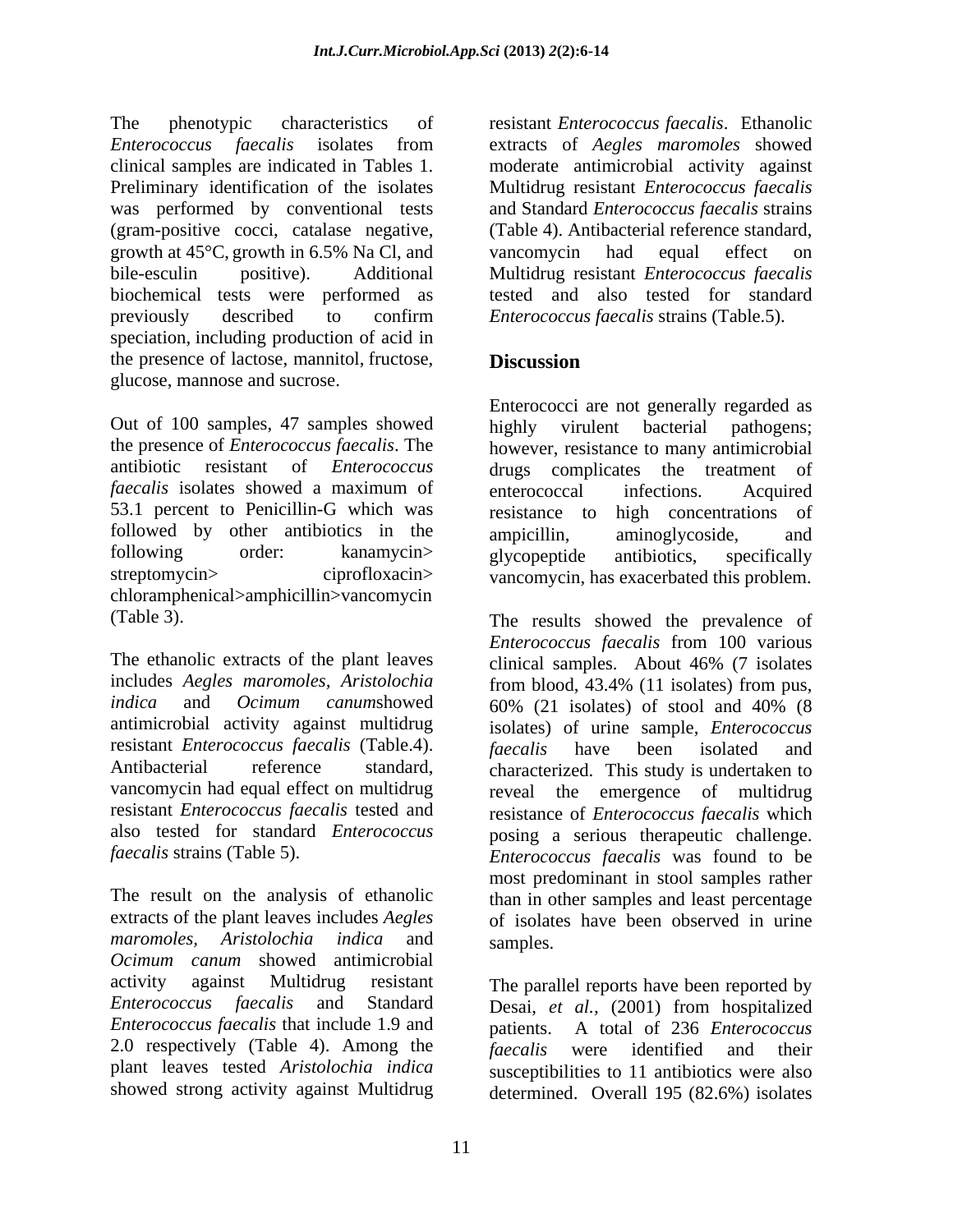level ampicillin and gentamicin resistant.

Out of 100 samples, 47 samples showed Treatment of Multidrug resistant *Enterococcus faecalis*. All isolates of Enterococci is under an investigation for *Enterococcus faecalis* subjected to new drug program for the treatment of antimicrobial sensitivity test. The highest patients with life threatening infection isolates (21) were obtained in stool samples. It reveals the emergence of multi-<br>
Enterococcus faecalis bacteremia. drug resistance among unusual species of enterococci posing a serious therapeutic enterococci posing a serious therapeutic agents but clinical efficacy and safety challenge. Precise identification of studies are still not determined. enterococci to species level enables us to access the species-specific antimicrobial resistance characteristics, apart from an effect to develop an alternative knowing the epidemiological pattern and their clinical significance in human infections.<br>
infections.

The nature of bacterial isolates was The results on the analysis of ethanolic identified to include in species level using extracts of the plant leaves includes *Aegles*  standard morphological, biochemical, and maromoles. Aristolochia indica and cultural characteristics (Table 1), with the *Ocimum canum* showed antimicrobial help of Facklam and Collins (1989), the activity against Multidrug resistant bacterial isolates from the clinical Enterococcus faecalis and standard specimens for the present study were *Enterococcus faecalis* that include 1.9 and

This study was carried with an aim to showed strong activity against Multidrug isolate Multidrug resistant *Enterococcus*  resistant *Enterococcus faecalis*. Ethanolic *faecalis* from Clinical samples from extracts of *Aegles maromoles* showed different medical laboratories and moderate antimicrobial activity against subjected to antibiotic sensitivity test by Multidrug resistant *Enterococcus faecalis* using Penicillin-G, Chloramphenical, and Standard *Enterococcus faecalis* strains Kanamycin, Streptomycin, Ciprofloxacin, (Table.4). Antibacterial reference standard, Ampicillin, Vancomycin. But, the Vancomycin showed highly sensitive to Multidrug resistant *Enterococcus faecalis Enterococcus faecalis.* The antibiotic resistant of *Enterococcus faecalis* isolates showed a maximum of 53.1 percent to Penicillin-G which was followed by other  $\begin{array}{c} \text{All } et \text{ al., } (2005) \text{ reported phytochemical,} \\ \text{antibotics } \text{ in } \text{ the } \text{ following } \text{ order} \end{array}$ antibiotics in the following order: kanamycin>Streptomycin>Ciprofloxacin> properties of *Aristolochia indica* showed<br>ablogambanical> amphicillips Vancomyci antimicrobial activity against chloramphenical>amphicillin>Vancomyci

were *Enterococcus faecalis* shown high highly virulent, however resistance to many antimicrobial drugs complicates in the treatment of *Enterococcal* infections. Treatment of Multidrug resistant especially vancomycin resistant *Enterococcus faecalis* bacteremia. Linezolid is one of the investigational studies are still not determined.

> Hence, the present study clearly indicates an effect to develop an alternative medicine against multidrug resistant *Enterococcus faecalis*, an in vitro three species of plants, was used.

confirmed as *Enterococcus faecalis.* 2.0 respectively (Table.4). Among the *maromoles, Aristolochia indica and* activity against Multidrug resistant *Enterococcus faecalis* and standard plant leaves tested *Aristolochia indica* vancomycin had equal effect on tested and also tested for standard *Enterococcus faecalis* strains (Table.5).

n (Table 3). Enterococcus *faecalis*. It exhibits effective Enterococci are not generally regarded as *faecalis.* The plant species includeAli *et al*., (2005) reported phytochemical, pharmacological and toxicological properties of *Aristolochia indica* showed antimicrobial activity against antimicrobial activity against strain of *E.*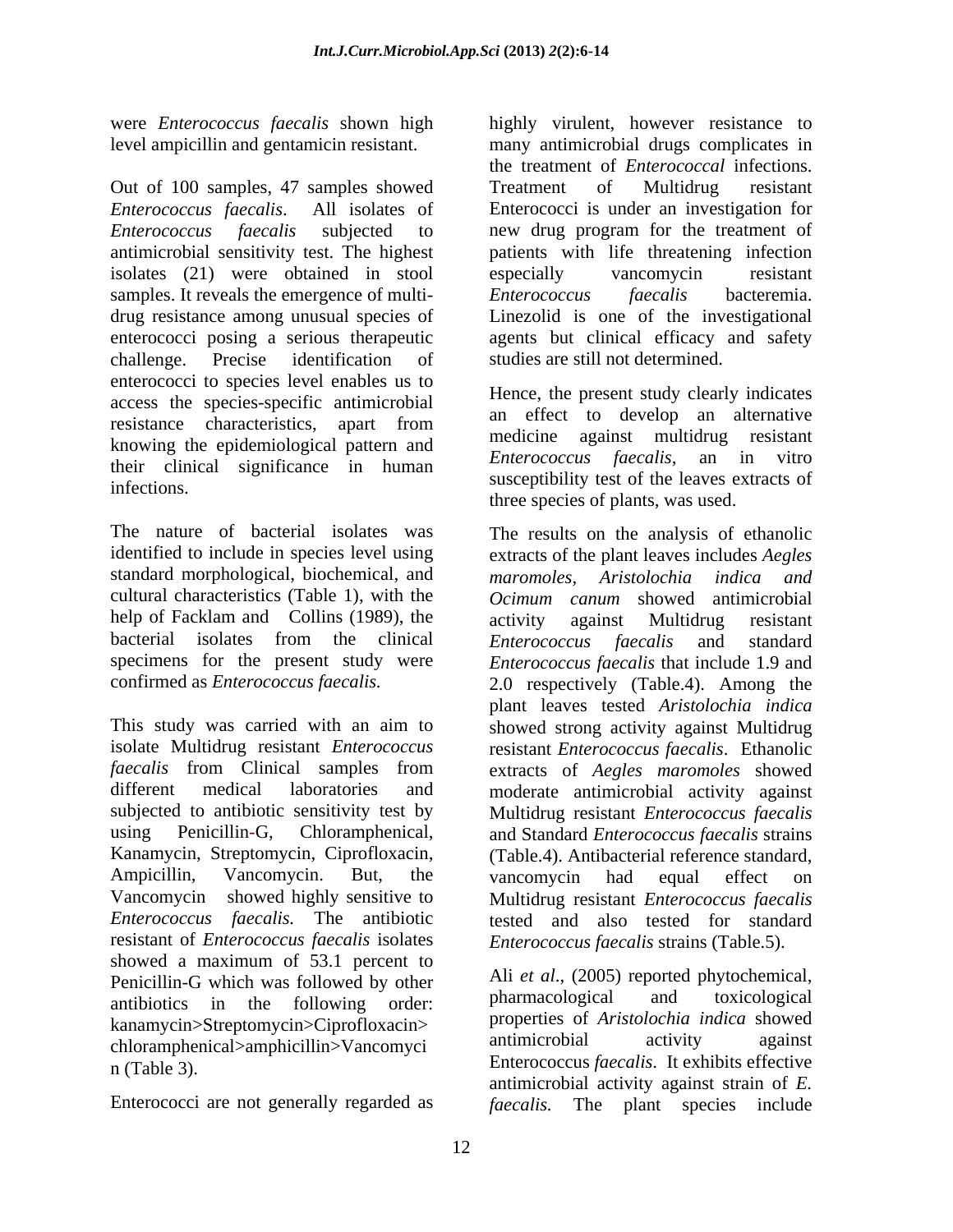*Aristolochia indica* showed highest antibiotic resistance transfer, and antibiotic antimicrobial activity that 1.9 and 2.0 cm against clinically isolated *Enterococcus faecalis* and Standard strain of to obtaining consistent and reliable data on *Enterococcus faecalis* respectively, in this the epidemiology of resistance of present study. Enterococcal isolates from humans for the

The parallel results have also been reported by Mounnissamy *et al.,* (2002). Gossypetin (3,5,7,8,3,' 4'-hexahydroxy here offer evidence that should be helpful flavone) isolated from the leaves of in the identification of future study topics *Aristolochia indica* has been tested for its and initiatives aimed at reducing the public antibacterial activity. The antibacterial activity was compared with pathogens. chloramphenicol against *Escherichia coli, Staphylococcus aureus, Bacillus subtilis,* Plant extracts have great potential as *Bacillus pumpilus, Enterococcus faecalis* and *Pseudomonas aeruginosa*. The drug microorganisms. Thus, they can be used in possesses excellent antimicrobial activity the treatment of infectious diseases caused against all the test organisms. This activity by resistant microbes. There is a may be due to polyphenolic nature of the possibility of using plant extracts against flavonoid Gossypetin. Multidrug resistance *Enterococcus* 

Since the development of resistance to antibiotics by the pathogenic strains of *Enterococcus faecalis* is an ever increasing problem, a suitable and possible alternate faecalis. chemotherapeutic compounds which are of plant origin i.e., phytochemical **References** plant origin i.e., phytochemical **References**<br>compounds such as alkaloids, terpenoids, polyphenols, flavonoids and steroids are <br>Albert manero... and Anicet R. tried for effective means of controlling<br>Blanch.1999. Identification of Multidrug resistant bacteria like *Enterococcus* spp. with a biochemical

The present study provides evidence that can be used in subsequent risk assessment exercises to elucidate the role of clinical sample in the dissemination of antibiotic resistance *Enterococcus faecalis* to human 19:369-375. populations. This has lead to the emergence and dissemination of resistant Bauer, A.W., W.M.N. Kirby, J.C. Sherris<br>had M.Turck 1966 Antibiotic bacteria and resistance genes in humans. The main sector of resistance-increasing medicine usage, in regard to human health, lies within the health care sector. Monitoring of antibiotic resistance,

use and studies on the dissemination of antibiotic resistance in humans is essential epidemiology of resistance Enterococcal isolates from humans for the treatment of Enterococcal diseases.

However, data such as those presented health burden of antibiotic-resistant pathogens.

antimicrobial compounds against by resistant microbes. There is Multidrug resistance *Enterococcus faecalis* has been observed from the results. There is a scope to use ethanolic extracts of leaves, *Aristolochia indica* against Multidrug resistance *Enterococcus faecalis.*

# **References**

- *Enterococcus faecalis.* key. Appl Environ.Microbiol.65:4425 Albert manero., and Anicet R. Blanch.1999. Identification of 4430.
	- Ali B.H., A.Wabel, and N.Blunden. 2005. Phytochemical, pharmacological and toxicological aspects of *Aristolochia indica* L.: a review. Phytother. Res. 19:369-375.
	- Bauer, A.W., W.M.N. Kirby, J.C. Sherris and M.Turck. 1966. Antibiotic susceptibility testing by a standardized single disk method. *Am. J. Clin. Pathol.* 45: 493-496.